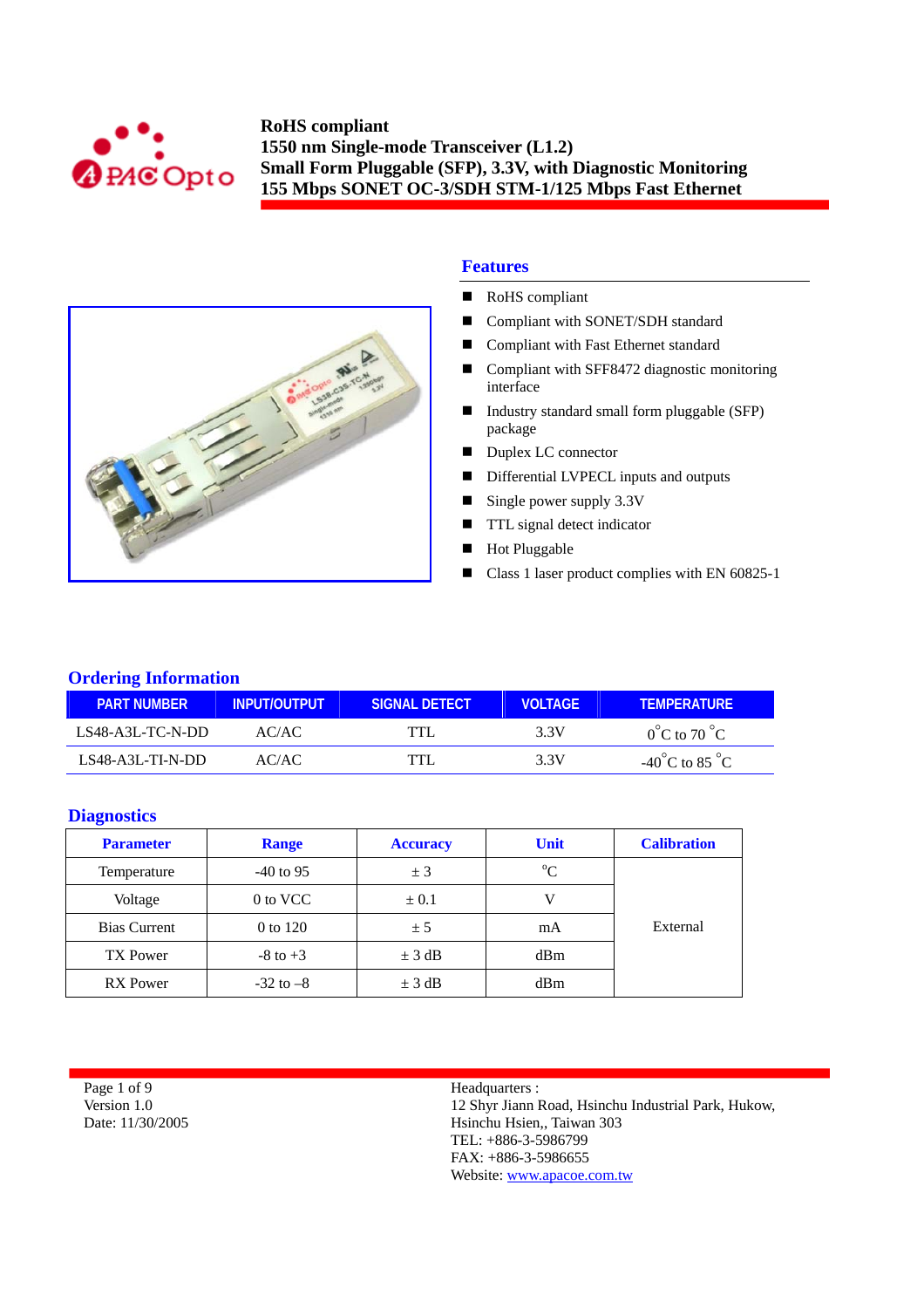

# **Absolute Maximum Ratings**

| <b>PARAMETER</b>           | <b>SYMBOL</b>  | <b>MIN</b> | <b>MAX</b> | <b>UNITS</b> | <b>NOTE</b> |
|----------------------------|----------------|------------|------------|--------------|-------------|
| <b>Storage Temperature</b> | $T_S$          | $-40$      | 85         | $^{\circ}C$  |             |
| <b>Supply Voltage</b>      | Vcc.           | $-0.5$     | 4.0        | v            |             |
| Input Voltage              | $V_{I\!N}$     | $-0.5$     | Vcc        | v            |             |
| <b>Output Current</b>      | I <sub>o</sub> | $---$      | 50         | mA           |             |
| <b>Operating Current</b>   | $I_{OP}$       | $- - -$    | 400        | mA           |             |

# **Recommended Operating Conditions**

| <b>PARAMETER</b>                  | <b>SYMBOL</b>   | <b>MIN</b> | <b>MAX</b> | <b>UNITS</b> | <b>NOTE</b>      |
|-----------------------------------|-----------------|------------|------------|--------------|------------------|
|                                   |                 |            | 70         | $\circ$      | LS48-A3L-TC-N-DD |
| <b>Case Operating Temperature</b> | $T_{C}$         | $-40$      | 85         |              | LS48-A3L-TI-N-DD |
| <b>Supply Voltage</b>             | Vcc             | 3.1        | 3.5        |              |                  |
| <b>Supply Current</b>             | $I_{TX}+I_{RX}$ | $---$      | 300        | mA           |                  |

# **Transmitter Electro-optical Characteristics**

# *Vcc* = 3.1 V to 3.5 V,  $T_c = 0^\circ$ C to 70 °C (-40 °C to 85 °C)

| <b>PARAMETER</b>                   | <b>SYMBOL</b>     | <b>MIN</b> | TYP. | <b>MAX</b> | <b>UNITS</b> | <b>NOTE</b>                                                                 |
|------------------------------------|-------------------|------------|------|------------|--------------|-----------------------------------------------------------------------------|
| Data Rate                          | B                 | 50         | 155  | <b>200</b> | Mb/s         |                                                                             |
| <b>Output Optical Power</b>        |                   |            |      | $\Omega$   | dBm          |                                                                             |
| $9/125 \ \mu m$ fiber              | Pout              | $-5$       |      |            |              | Average                                                                     |
| <b>Extinction Ratio</b>            | ER                | 10         |      |            | dB           |                                                                             |
| Center Wavelength                  | $\lambda_C$       | 1530       | 1550 | 1570       | nm           |                                                                             |
| Spectral Width (-20dB)             | $\Delta \lambda$  |            |      | 1          | nm           |                                                                             |
| Side Mode Suppression Ratio        | SMSR              | 30         |      |            | dB           |                                                                             |
| Rise/Fall Time $(10-90\%)$         | $T_{r,f}$         |            |      | 2          | ns           |                                                                             |
| Max. $P_{out}$ TX-DISABLE Asserted | $P_{OFF}$         |            |      | $-45$      | dBm          |                                                                             |
| Output Eye                         |                   |            |      |            |              | Compliant with Telcordia GR-253-CORE Issue 3 and ITU-T recommendation G-957 |
| Differential Input Voltage         | $V_{\text{DIFF}}$ | 0.4        |      | 2.0        | V            |                                                                             |

Page 2 of 9 Version 1.0 Date: 11/30/2005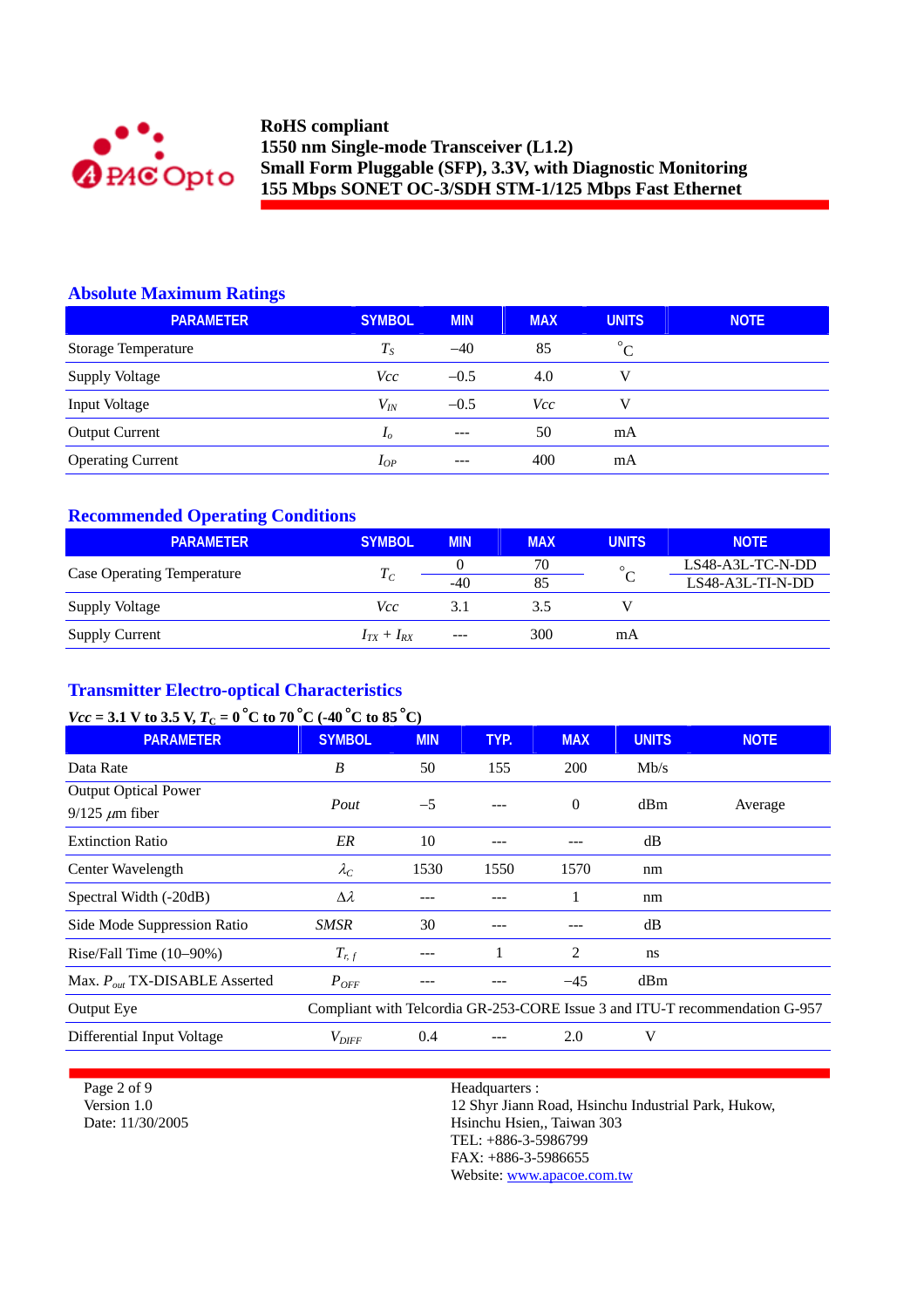

# **Receiver Electro-optical Characteristics**

# *Vcc* = 3.1 V to 3.5 V,  $T_c = 0^\circ$ C to 70  $^{\circ}$ C (-40  $^{\circ}$ C to 85  $^{\circ}$ C)

| <b>PARAMETER</b>                                  | <b>SYMBOL</b>     | <b>MIN</b> | TYP. | <b>MAX</b> | <b>UNITS</b> | <b>NOTE</b> |
|---------------------------------------------------|-------------------|------------|------|------------|--------------|-------------|
| Data Rate                                         | B                 | 50         | 155  | 200        | Mb/s         |             |
| <b>Optical Input Power -maximum</b>               | $P_{IN}$          | $\Omega$   |      |            | dBm          | Note 1      |
| Optical Input Power-minimum<br>(Sensitivity)      | $P_{I\!N}$        |            |      | $-35$      | dBm          | Note 1      |
| <b>Operating Center Wavelength</b>                | $\lambda_C$       | 1260       |      | 1600       | nm           |             |
| Data Output Rise, Fall Time<br>$(10\% \sim 90\%)$ | $T_{r,f}$         |            |      | 2          | ns           |             |
| Loss of Signal-Asserted                           | $P_{A}$           |            |      | $-35$      | dBm          |             |
| Loss of Signal-Deasserted                         | $P_D$             | $-45$      |      |            | dBm          |             |
| Loss of Signal-Hysteresis                         | $P_A - P_D$       | 1.0        |      |            | dB           |             |
| Differential Output Voltage                       | $V_{\text{DIFF}}$ | 0.5        |      | 1.2        | V            |             |
| Receiver Loss of Signal Output<br>Voltage-Low     | $RX\_LOS_L$       | $\theta$   |      | 0.5        | V            |             |
| Receiver Loss of Signal Output<br>Voltage-High    | $RX\_LOS_H$       | 2.4        |      | $V_{CC}$   | V            |             |

Note 1: The input data is at 155.52 Mbps,  $2^{23}$ –1 PRBS data pattern. The receiver is guaranteed to provide output data with Bit Error Rate (BER) better than or equal to  $1 \times 10^{-10}$ .

| Page 3 of 9      |
|------------------|
| Version 1.0      |
| Date: 11/30/2005 |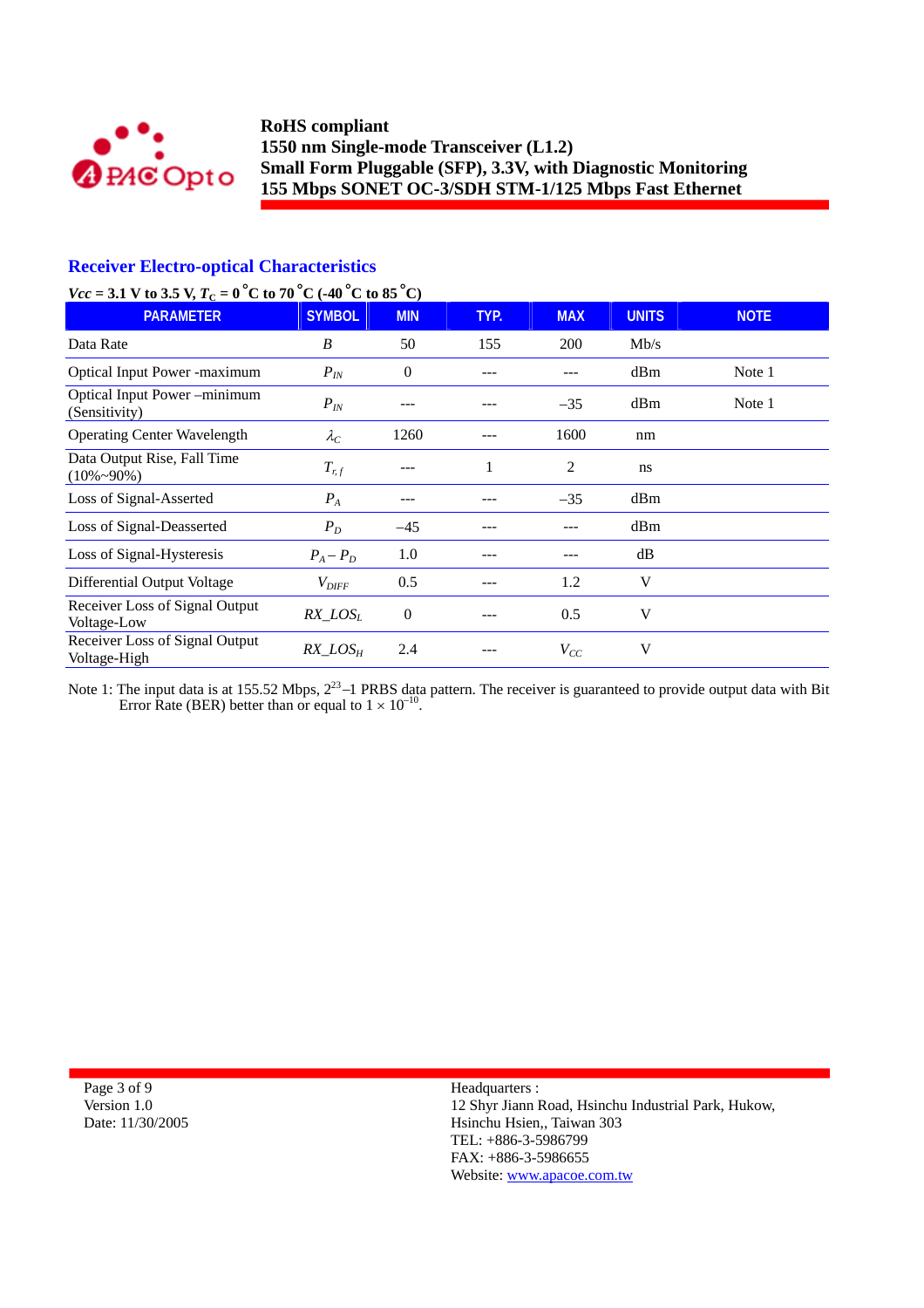

## **Block Diagram of Transceiver**



#### **Transmitter Section**

The transmitter section consists of a 1550 nm InGaAsP laser in an eye safe optical subassembly (OSA) which mates to the fiber cable. The laser OSA is driven by a LD driver IC which converts differential input LVPECL logic signals into an analog laser driving current.

#### **TX\_DISABLE**

The TX\_DISABLE signal is high (TTL logic "1") to turn off the laser output. The laser will turn on when TX\_DISABLE is low (TTL logic "0").

#### **Receiver Section**

The receiver utilizes an InGaAs PIN photodiode mounted together with a trans-impedance preamplifier IC in an OSA. This OSA is connected to a circuit providing post-amplification quantization, and optical signal detection.

#### **Receive Loss (RX\_LOS)**

The RX LOS is high (logic "1") when there is no incoming light from the companion transceiver. This signal is normally used by the system for the diagnostic purpose. The signal is operated in TTL level.

Page 4 of 9 Version 1.0 Date: 11/30/2005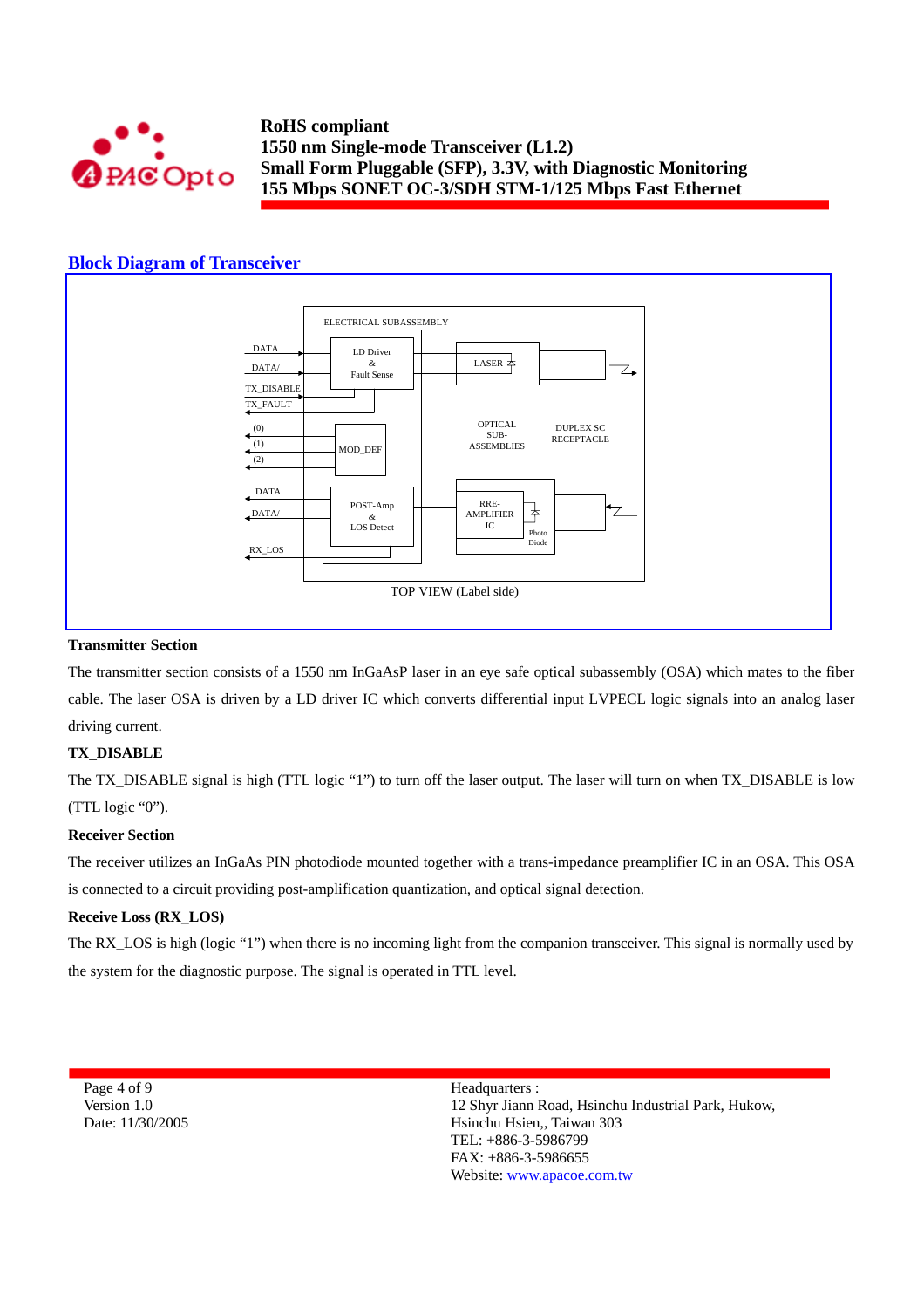

**Dimensions** 



| Page 5 of 9      |  |  |
|------------------|--|--|
| Version 1.0      |  |  |
| Date: 11/30/2005 |  |  |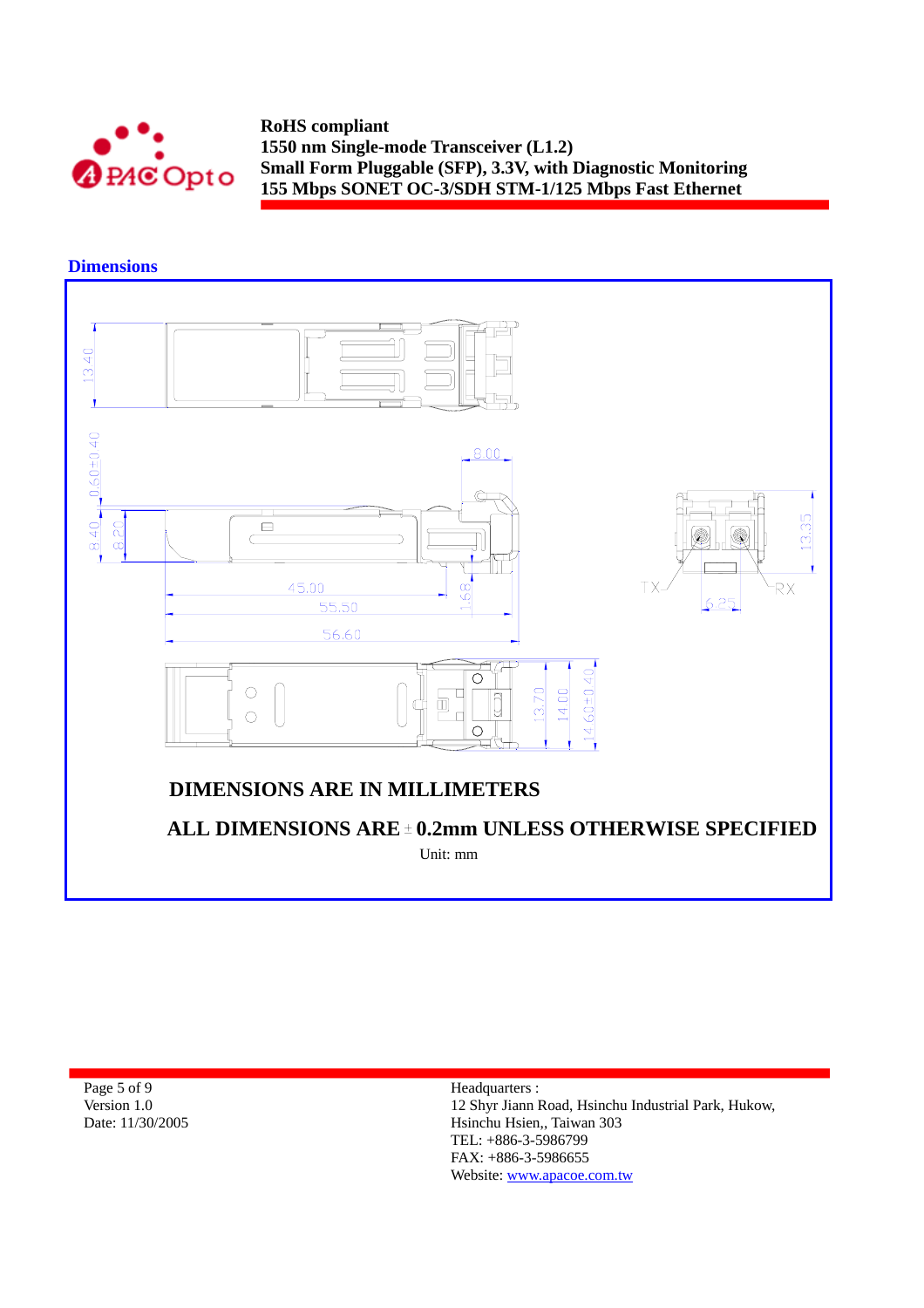

## **SFP host board mechanical layout**



| Page 6 of 9      | Headquarters :                                      |
|------------------|-----------------------------------------------------|
| Version 1.0      | 12 Shyr Jiann Road, Hsinchu Industrial Park, Hukow, |
| Date: 11/30/2005 | Hsinchu Hsien., Taiwan 303                          |
|                  | $TEL: +886-3-5986799$                               |
|                  | _____ ____                                          |

FAX: +886-3-5986655 Website: www.apacoe.com.tw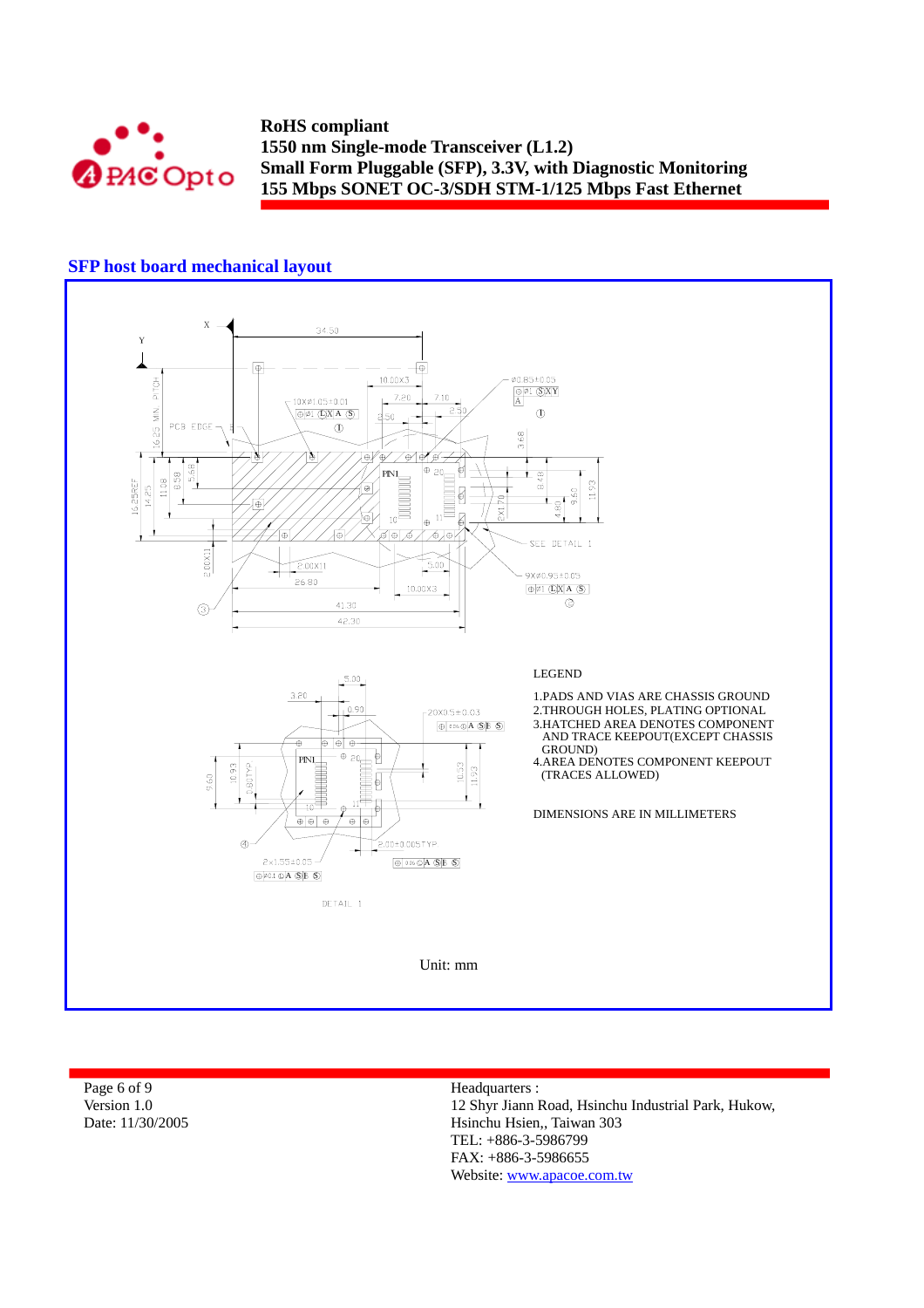

# **Assembly drawing**



| Page 7 of 9      | Headquarters :                                      |
|------------------|-----------------------------------------------------|
| Version 1.0      | 12 Shyr Jiann Road, Hsinchu Industrial Park, Hukow, |
| Date: 11/30/2005 | Hsinchu Hsien., Taiwan 303                          |
|                  | TEL: +886-3-5986799                                 |
|                  | _____ _____                                         |

FAX: +886-3-5986655 Website: www.apacoe.com.tw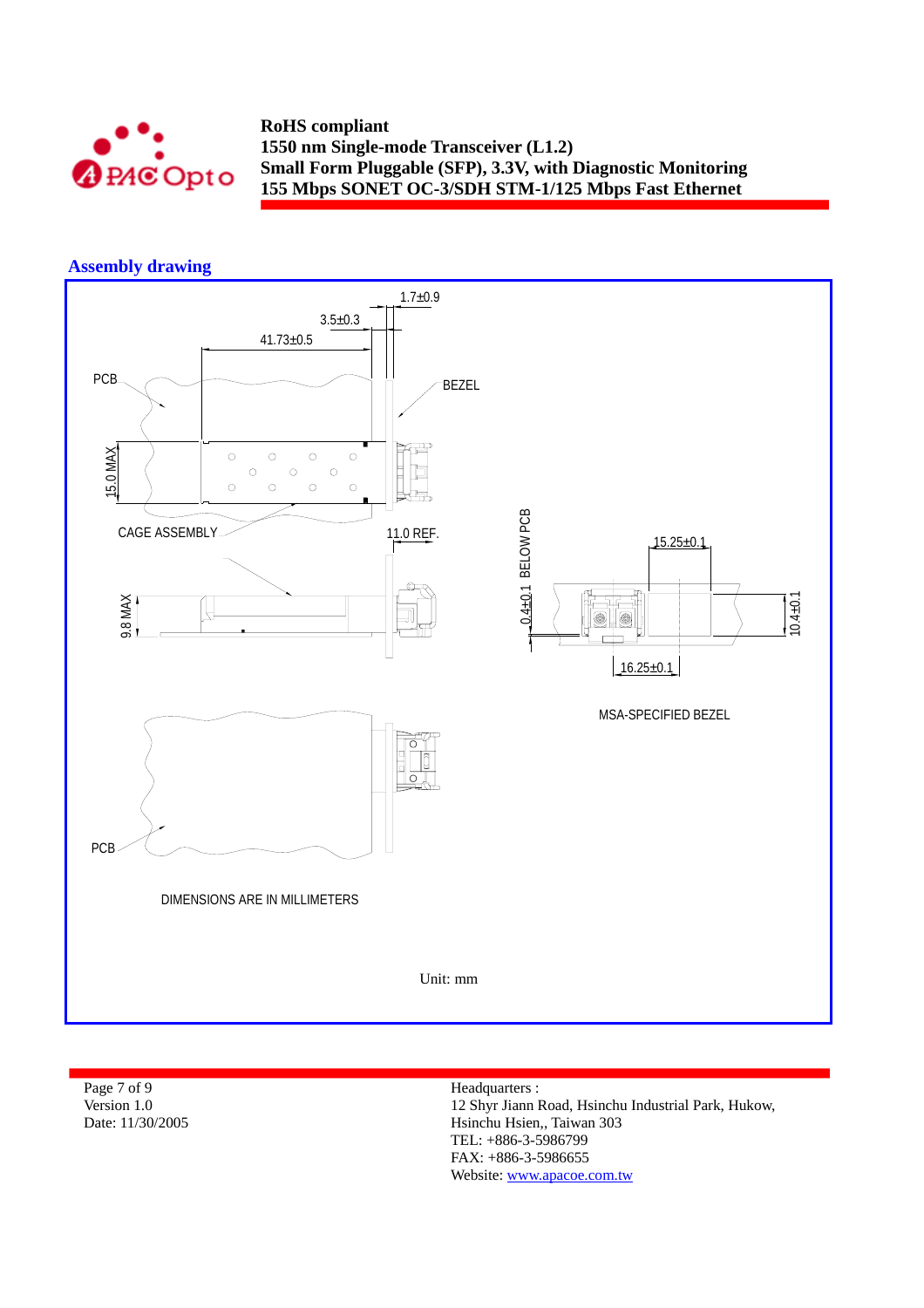

# **Pin Assignment**

Pin-Out



| Pin            | <b>Signal Name</b>      | <b>Description</b>                                |
|----------------|-------------------------|---------------------------------------------------|
|                | $T_{GND}$               | <b>Transmit Ground</b>                            |
| $\overline{c}$ | TX_FAULT                | <b>Transmit Fault</b>                             |
| 3              | <b>TX_DISABLE</b>       | <b>Transmit Disable</b>                           |
| 4              | $MOD_$ <i>DEF</i> $(2)$ | SDA Serial Data Signal                            |
| 5              | $MOD_DEF(1)$            | <b>SCL Serial Clock Signal</b>                    |
| 6              | $MOD_$ <i>DEF</i> $(0)$ | <b>TTL Low</b>                                    |
| 7              | <b>RATE SELECT</b>      | Open Circuit                                      |
| 8              | RX_LOS                  | Receiver Loss of Signal, TTL High, open collector |
| 9              | $R_{GND}$               | Receiver Ground                                   |
| 10             | $R_{GND}$               | Receiver Ground                                   |
| 11             | $R_{GND}$               | Receiver Ground                                   |
| 12             | $RX-$                   | Receive Data Bar, Differential PECL, ac coupled   |
| 13             | $RX+$                   | Receive Data, Differential PECL, ac coupled       |
| 14             | $R_{GND}$               | Receiver Ground                                   |
| 15             | $V_{CCR}$               | Receiver Power Supply                             |
| 16             | $V_{CCT}$               | <b>Transmitter Power Supply</b>                   |
| 17             | $T_{GND}$               | <b>Transmitter Ground</b>                         |
| 18             | $TX+$                   | Transmit Data, Differential PCEL, ac coupled      |
| 19             | $TX-$                   | Transmit Data Bar, Differential PCEL, ac coupled  |
| 20             | $T_{GND}$               | <b>Transmitter Ground</b>                         |

Page 8 of 9 Version 1.0 Date: 11/30/2005